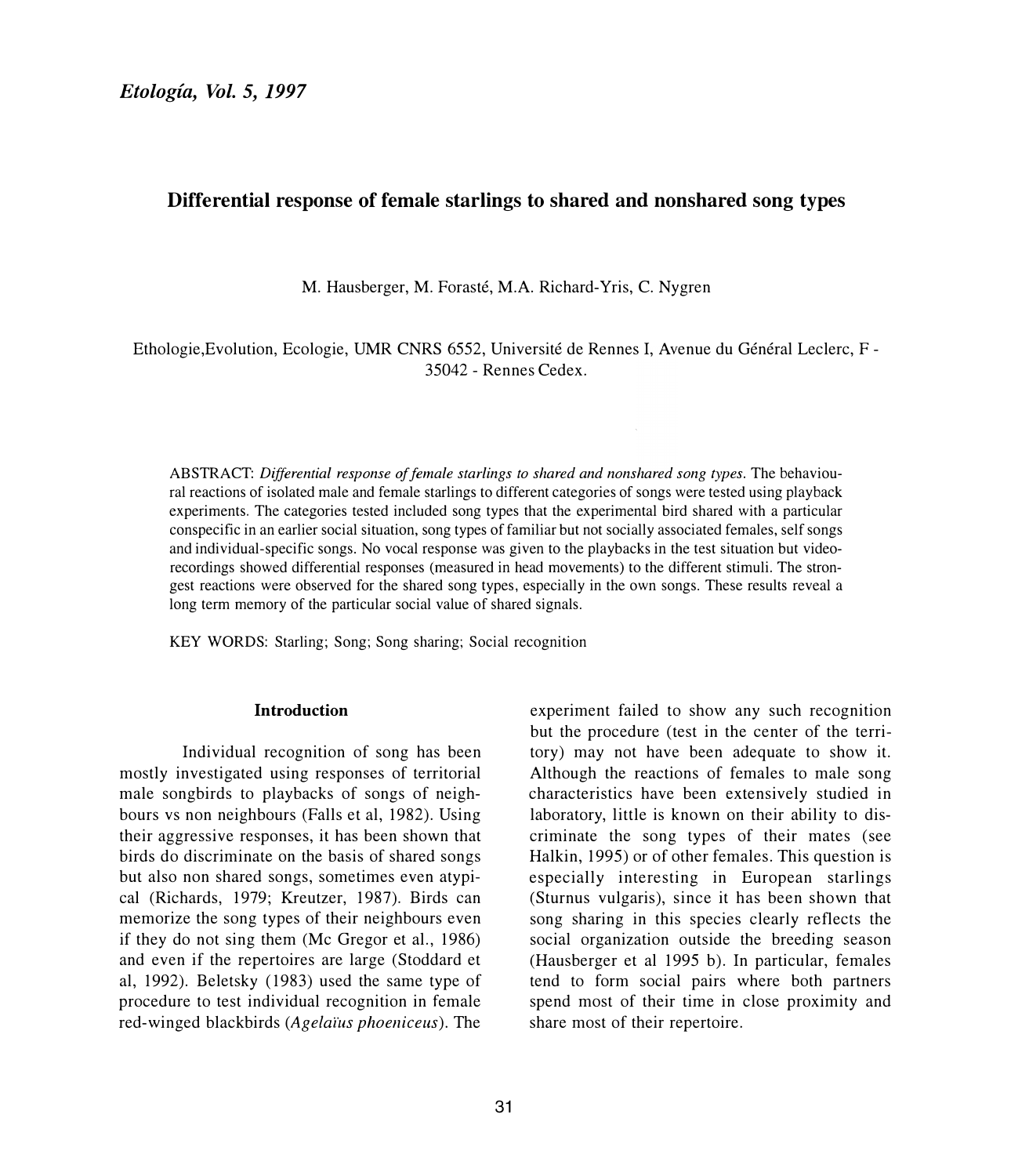Such an association between social affinities and vocal sharing has been found in different species recently (e.g. Brown E.D. and Farabaugh S., 1997) and the significance of these shared songs for the birds themselves is intriguing, especially for females.

In the present preliminary study, we test the following questions in extensively studied birds whose social associations were well known.

- do the shared song types have a special meaning for the bird: are they clearly discriminated from the other types in the other's song as well as in the own song?

- does a separation from the social mate prevent discriminating shared songs?

- does a bird discriminate the past social partner's individual types from those of other non socially associated but well known birds ?

- do males show any reaction to songs of females, with whom they have been housed but were not paired?

Starlings do not readily show vocal responses when placed in isolation, and therefore we had to use behavioral criteria to test for a response. Even very slight behavioral responses can have a significance and reveal discriminations (West & King, 1988).

We especially tested the reactions of females to:

*1)* their own song types: shared or *2)* non shared, 3) the songs of their past social mate: shared or *4)* non shared, *5)* the songs of familiar females, *6)* the songs of a familiar female that died one year ealier. Social partners had been separated for 8 months.The reactions of males to the songs of familiar females (but not paired with them) were also tested.

# **MATERIAL AND METHODS**

# **Subjects and housing conditions**

The reactions of 4 male and 4 female European starlings to playback of female song were tested. All of them had been wild caught as adults and were between I and 5 years old at the beginning of the experiment. After their songs were recorded in individual rooms at their arrival (November 1991), the birds were placed in two adjacent indoor aviaries (Ml,M3,F5,F6 in aviary 1, M5,F2,F3 in aviary 2 plus other birds) between December 1991 and March 1992. Behavioural observations showed that F5 and F6 were socially associated as were F2 and F3. None of these males and females were paired together (Hausberger et al, 1995 b). No song could be recorded from the females at that time although some could be heard.

In May 1992, the songs of the females were recorded in separate individual rooms (for more details see Hausberger et al. (1995 a)). They were then kept together until July when F5 and F3 were released in an outdoor aviary with the males and  $F(6)$  and  $F(2)$  were with two other females in another indoor aviary. Some spontaneous song could be recorded from these females whereas those in the outdoor aviary did not sing.

In October 1992, the four females were placed in individual cages in separate anechoic rooms and injected with testosterone in order to record their songs. In November and December, they were kept in two separate rooms: F5 and F3 in one cage, F2 and F6 in one cage in the other room.

The playback experiments were made in January 1993. Four anechoic rooms were used for the experiments, where the animals were individually housed for a week before the experiment started. (see Fig. 1).

In all conditions, water and food (commercial pellets and apples) were provided ad libitum.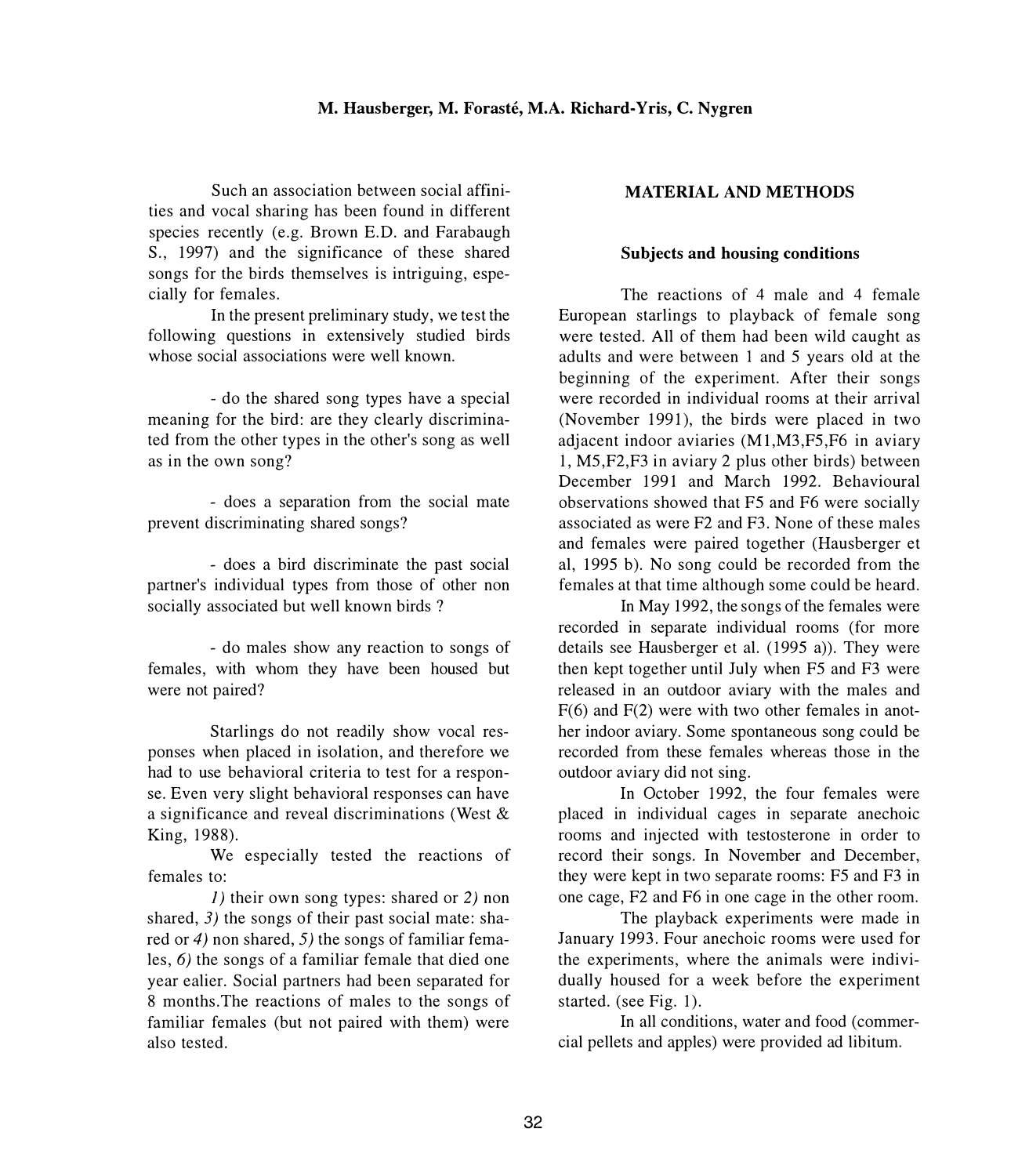

**Figure 1:** Social conditions of the birds before testing them in January 93. All the observations made in the year before are reported in Hausberger et al, 1995 a, 1995 b.

Only the social mates shared song types, that is F5-F6 and F2-F3. Note that they have been separated for about 10 months when the playback experiments were started.

# **Experimental tapes**

Four groups of female whistles were tested:

| * self songs- shared                  | SSS        |            |
|---------------------------------------|------------|------------|
| - unique                              | SSU        |            |
| * social mate's song types            |            |            |
| - shared                              | <b>SMS</b> |            |
| - unique                              | <b>SMU</b> |            |
| * familiar female's song types:       |            |            |
| - shared with her own social mate FFS |            |            |
| - unique                              |            | <b>FFU</b> |
|                                       |            |            |

\* song types produced by a female with whom none of the females was associated and who disappeared one year earlier, a "control": FC

Given the limited individual repertoire size of whistles ( between 7 and 10), only a few whistle types were available for each category. Four types were used from the repertoire of each female: 2 SSS and 2 SSU. Therefore each female could be tested for their reactions to 2 SSS and 2 SSU, the two shared songs produced by their social mate (SMS), 2 unique songs of their social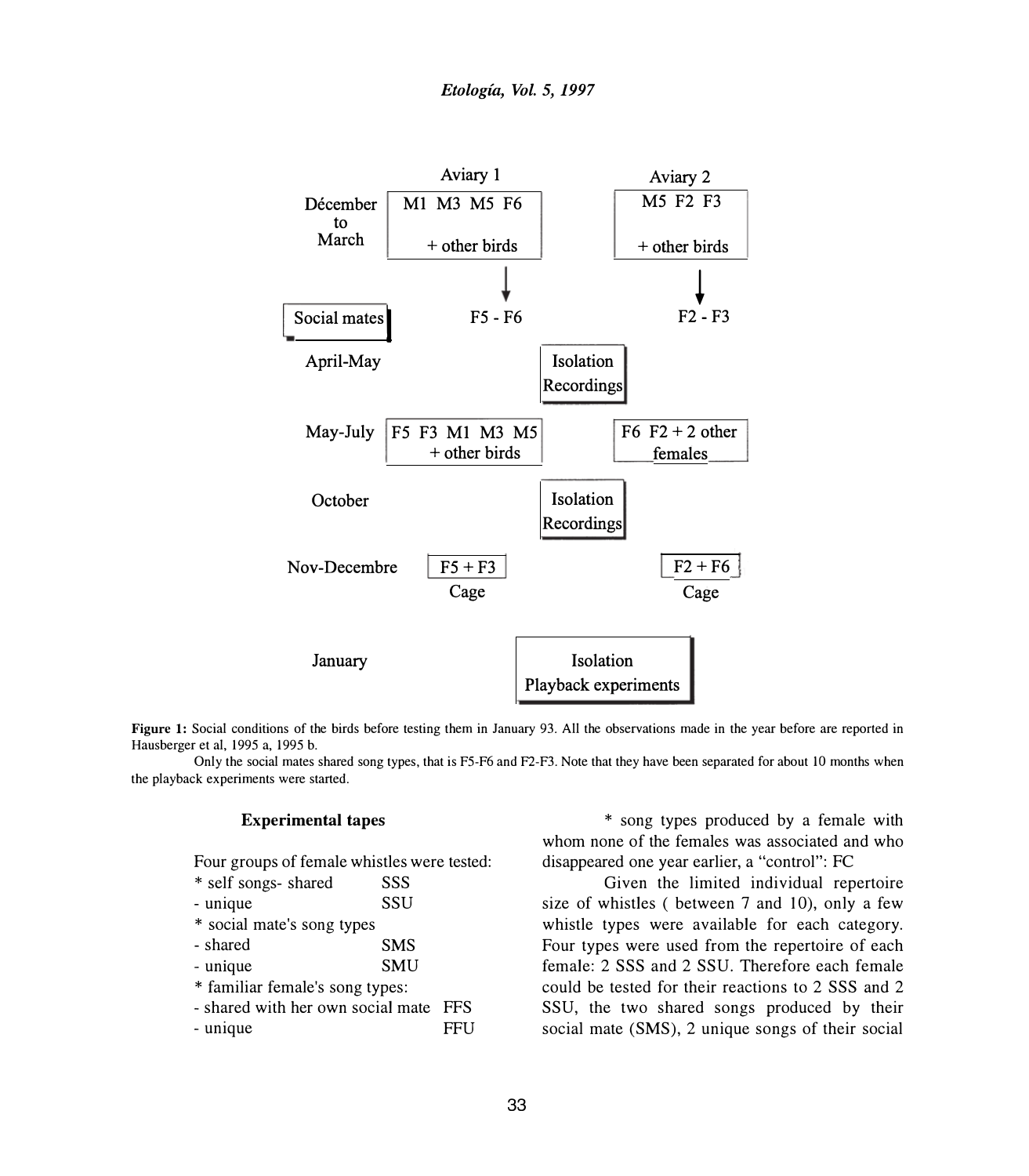

**Figure 2:** The experimental stimuli. The experimental female is tested with four main categories of songs (see also text).

As an example, if the females F5 is tested, she will have as SMS F6's songs that are shared with her, SMU F6's songs that are unique to F6. FFS will be for example F2's songs that are shared with F3, FFU will be F2's own songs.

mate (SMU), 4 unique song types of each of their familiar females (FFU), 4 song types shared by the 2 familiar females (=4 FFS) plus 4 whistle types unique to FC. (see Fig. 2)

The reactions of the males were tested using the same song types. A tape was constructed using those 20 whistle types that were distributed randomly in regard to category. Successive whistles were separated by 2 mn. Each whistle type was broadcast only once. The total playback lasted for about one hour. The same tape was used for all females so that the same categories of whistles did not appear in the same order for the different females.

## **Measurement of responses**

No vocal response was observed for either males or females under those conditions. The behaviour of the birds was continuously video recorded during the whole playback session. Different parameters were measured afterwards on the tapes (flights, approaches, body movements etc..). The only aspect that seemed to be affected by playback was the movement of the head. Any change in the position of the head (compared to the body axis ) was noted. The number of head movements was counted 10 seconds before and 10 seconds after each whistle broadcast.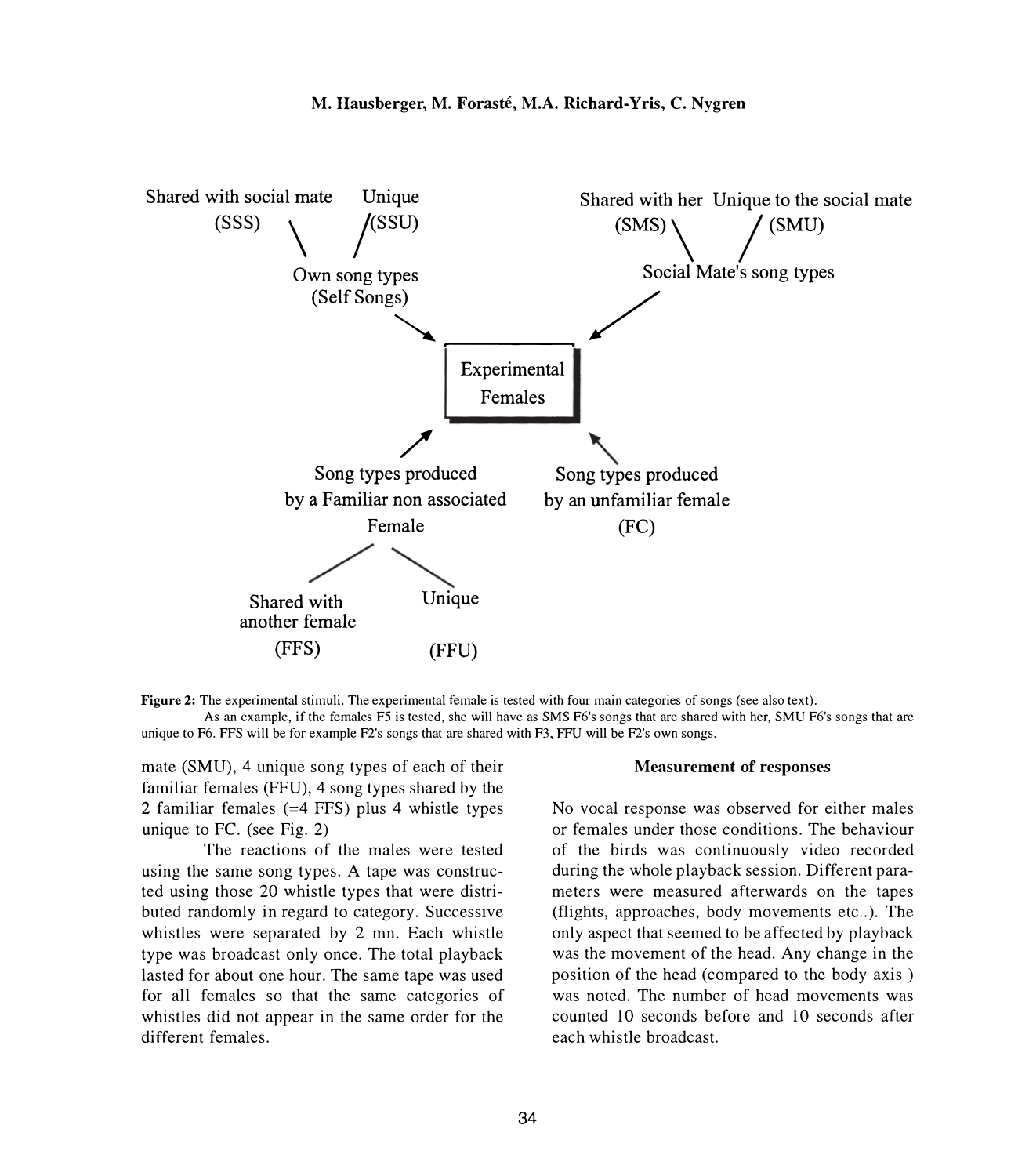### **Material**

The songs had been recorded using a Sony TCD5M cassette recorder and Sennheiser MD421 microphones. Sound analysis was made using an Amiga microcomputer, which was also used to build the experimental tape (Richard, 1991). The playbacks were made using a Sony TCD5M cassette recorder and a Sony loudspeaker. The amplitude was adjusted on the Amiga computer so that all whistles were similarly loud and close to natural production.



**Figure 3:** Mean number of head movements (and SD)) of males before and after the playback of females whistles. MI, M3, M5, M6: the individuals males. Before: light grey, after: dark grey.

1,2... the whistles broadcast:: FC, 2: F6 (unique), 3: F6 (shared with F5), 4: F5 (unique), 5: F5 (shared with F6), 6: F3 (unique), 7: F3 (shared with F2), 8: F2 (unique), 9: F2 (shared with F3). (see text).

# **Statistical treatment**

Three types of analyses were performed: - Individual responses: given the low number of whistle types that could be tested, data concerning a same category were summed for each bird in order to compare the number of head movements before and after playback using a X2 test. General responses to song categories: comparisons of behaviour before and after playback according to song category were made using a Wilcoxon test on clumped data for all females together. In this case, each playback was considered as an independent event (e.g. N=8 for SSS). -Finally, an Anova was performed on the whole data, testing the difference before and after playback in the head movements (number) according to the whistle category broadcast. The data were pooled for the different birds for each category.

The same analysis were made for the males, but of course the categories differed and we compared the reactions to e.g. F2 unique, F2 shared etc.

#### **Results**

#### **1 - Males:**

No important change was observed in the number of head movements before and after playback for each individual bird (Fig 3 ). Only slight tendencies could be observed. The Wilcoxon test made on clumped data for all males revealed one significant change after playback: all males tended to increase slightly their number of head movements after hearing the whistles of the female FC ( $N = 15$  T = 13, p = 0.01). However, no difference was observed in the reactions to the different whistle types using the ANOVA ( $p = 0.2$ ).

Therefore, the males did not show any important reaction to the female whistles, as measured by head movements.

They only showed a slight increase of their movements to an unfamiliar female. All songs of the familiar females seemed to be just a "normal background".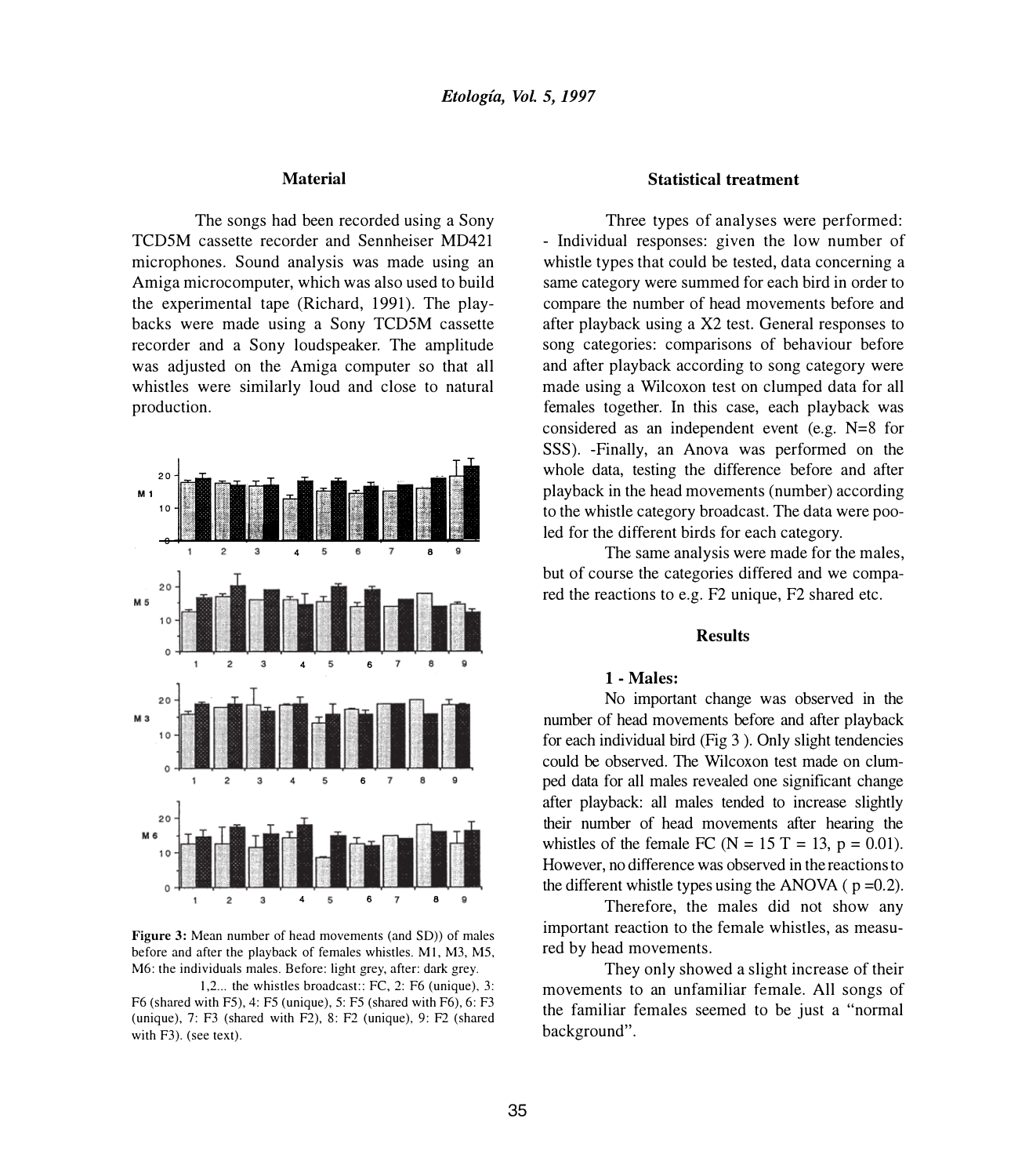## **M. Hausberger, M. Foraste, M.A. Richard-Yris, C. Nygren**



**Figure 4a:** Mean number of head movements (and SD) of females (light grey) or after (dark grey) the playback of female whistles. F5, F6....: females tested; the whistle categories broadcast; Control: FC songs; SSU: self songs (unique); SSS: self songs (shared with other female); SMU: social mate's unique songs; SMS: social mate's shared songs; FFU: familiar female (unique); FFS: familiar female (shared whith other female. (see text). Significant differences: \*: p<0.05.

### **2 - Females:**

The reactions of the individual females tended to be similar, with no obvious response to the familiar non associated females for any of them (Fig 4). The only significant responses were observed for self songs or the social mate's songs. There was a general tendency for an increase of the head movements for the SMS. But the most obvious trend is a clear increase in response to the playback of the self shared songs. Interestingly, there was little evidence of a response to the self songs that are unique to the bird, apart from the female F2. These findings were confirmed when the general responses to the categories of whistles were considered. The only significant response corresponded to a clear increase in the number of head movements after the playback of the shared self songs  $(N8, T = 0, p = 0.03)$ .

Looking now at the differences in the number of head movements, it appears clearly that the different categories of whistles elicit differential responses ( anova p=0.009). The increase of head movements is higher for SSS compared to the songs of familiar non associated females and the ''control"  $(p<0.02, p<0.003, Fig. 3)$ . No significant difference was found between the SSS and the social mate's songs (SMS or SMU).



**Figure 4b:** Changes in the number of head movements after playback of female whistles to females (number of movements after minus the number before): mean and SD. The data are clumped for the 4 females tested.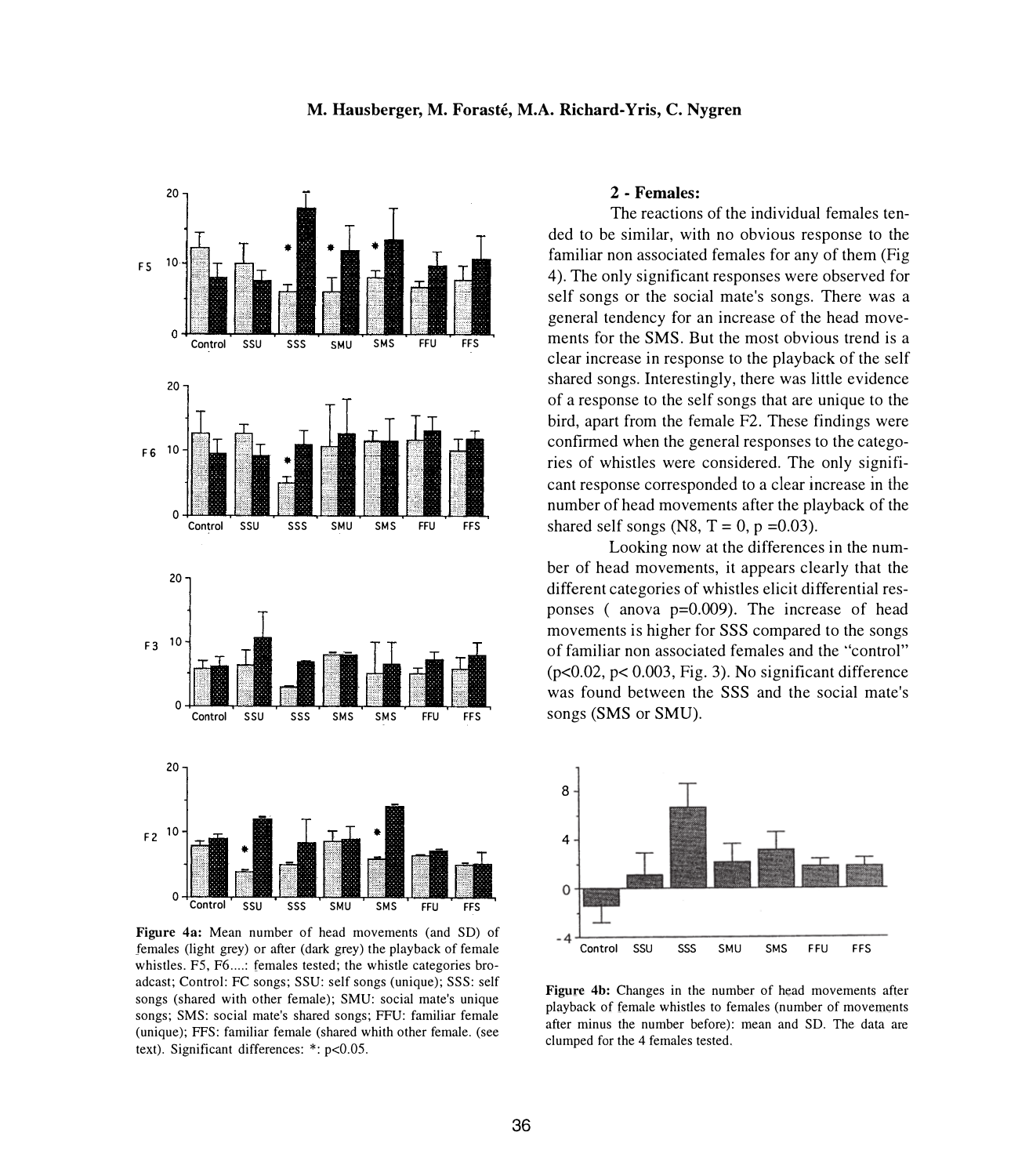## **Discussion**

This preliminary study shows that it is possible to test the discrimination of song types by female starlings by measuring slight behavioral changes in response to playbacks. The females reacted mostly for their own song types but only if they were shared with a social partner. They did not show any special reaction to their own unique songs or to the songs of familiar non socially associated females, nor did the male react to these songs. The shared songs therefore appeared as a particular category for the birds, even though they corresponded to social associations that were stopped for more than eight months.

Non vocal responses could be observed which confirms the importance of context in the types of response to playback (Smith, 1991). Visual input or a more interactive condition might be necessary to elicit the usual song matching interactions observed. Most studies of song type discrimination in captivity have used a conditioning procedure (Stoddard et al, 1993; Dooling et al 1986). Perceptual abilities of starlings have been tested using such methods (Hulse & Cynx, 1985; Klump & Maier, 1989). By conditioning, the animals may however learn to do more discriminations than they would in a naturalistic situation (Snowdon, 1987) and many recent studies on categorization use sensory reinforcement (Thompson, 1995). Using visual items, it is possible to observe the direction of gaze; such active "search for perception" is more difficult to assess when auditory stimuli are involved. Few types of studies use precise behavioral measurements on isolated animals when testing responses to playback. In general, their aim is to test the signal value with regard to reproduction with an emphasis on the sollicitation displays of females under hormonal treatment (Searcy & Marler, 1981 ) or not (Nagle et al, 1993 ). However very fine changes of behaviour can reflect a discrimination of song types (King & West, 1983).

In our study, amongst all behavioral measurements, only the head movements seemed to reflect

reactions to different song types. This may show an active search for the animal for the origin of the stimulus heard: moving the head may help detect the direction. Such measurements are therefore reminding of measurements of the direction of gaze in experiments using visual items. Such experiments aim at understanding how individuals react and therefore few animals can be considered, especially if, as it was the case here, an extensive knowledge of the social life and song repertoires of each animal had to be acquired first. The experimental design was adapted to questions on individual reactions (one bird, several stimuli) rather than the more usual approach using many subjects with few stimuli (Kroodsma, 1989). Despite of this limited sample, general trends appeared. None of the males or females showed any clear reaction to the playback of the songs of familiar birds, with whom they did not have a particular social bond. In this context at least, female whistles did not seem to elicit any response in the males. For females, shared songs obviously had a particular significance, especially in self-songs. In general, they did not react particularly to their own unique songs, which implies that shared songs really are special. These song types had not been produced more than non shared types and moreover some of them had not been emitted by the experimental birds since they had been separated from their social mate (Hausberger et al, 1995 b). This suggests that this special attention to shared songs reflects a long term memory of a particular social value of these themes. Long term memory has also been shown to be involved in the song learning process in starlings (Chaiken et al, 1994) This may be a memory of a given emotional level for example rather than of an "image" of the social mate, since this higher level of reaction is observed more in own songs than in recordings of the mate itself. Song matching between social mates is frequent and an associative learning may have occurred between shared songs and a positive social interaction. Further investigations are needed but this phenomenon might be another example of "social categories" in animals (Cheney et al, 1986).